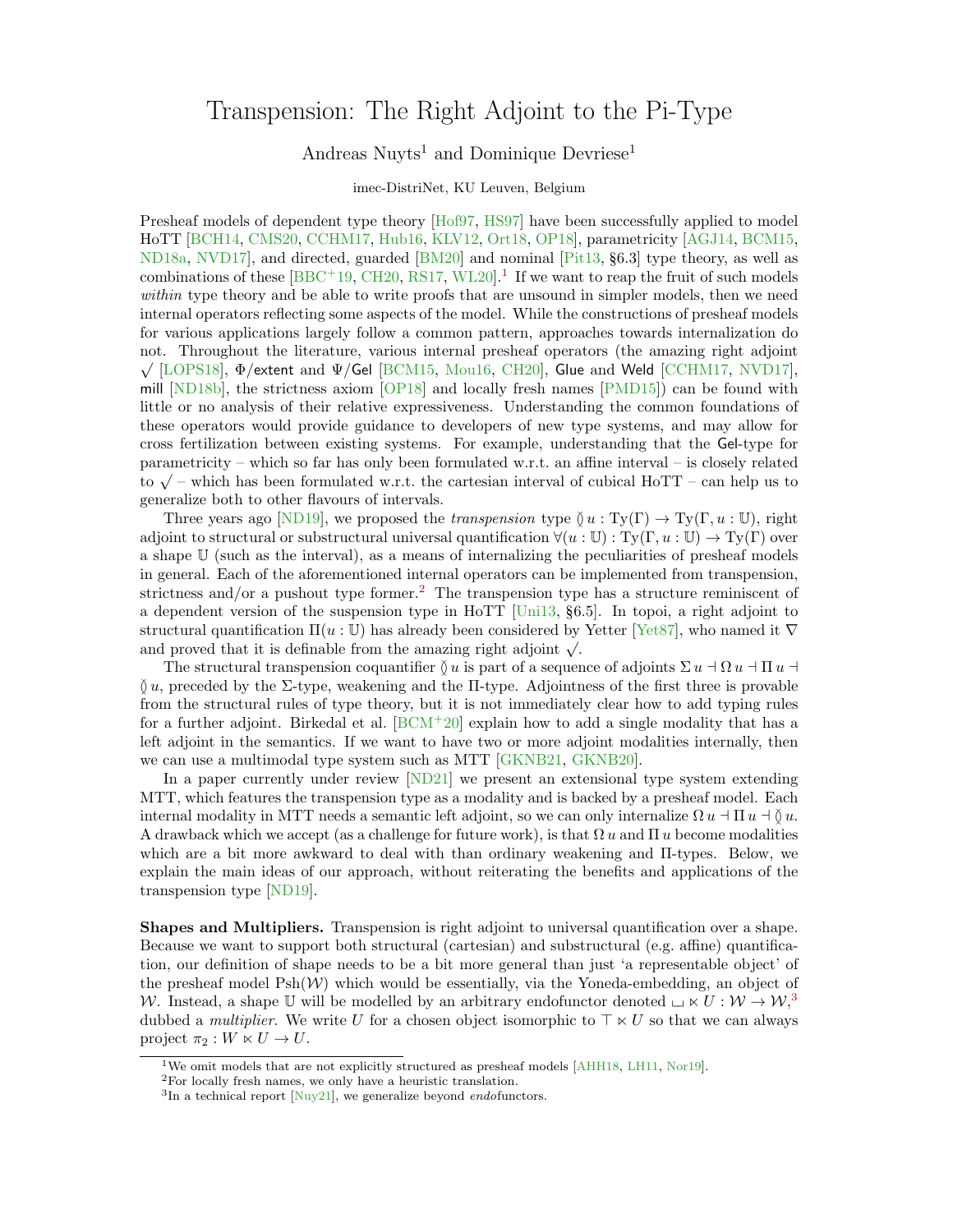Examples of such shapes are: the interval I in affine and cartesian cubical models of HoTT and/or parametricity, the sort of names in nominal type theory [\[PMD15\]](#page-3-10), the sort of clocks of a given finite longevity in guarded type theory  $[BM20]$ , and the twisted prism functor  $[PK20]$  which we believe is important for directed type theory.

Because arbitrary endofunctors are a bit too general to obtain many useful results, we introduce some criteria to classify multipliers. The multiplier gives rise to a functor  $\exists_U : \mathcal{W} \to \mathcal{W}/U : W \mapsto$  $(W \ltimes U, \pi_2)$  to the slice category over U. We say that  $\Box \ltimes U$  is

- semicartesian if it is copointed, i.e. there is a first projection  $\pi_1 : W \ltimes U \to W$ ,
- $\bullet$  *cartesian* if it is a cartesian product,
- cancellative if  $\exists_U$  is faithful (equivalently if  $\Box \ltimes U$  is),
- affine if  $\exists_U$  is full (which rules out being cartesian unless  $U \cong \top$ ),
- connection-free if  $\exists_U$  is essentially surjective on slices  $(V, \varphi)$  such that  $\varphi : V \to U$  is dimensionally split, which in most cases just means split epi,
- quantifiable if  $\exists_U$  has a left adjoint  $\exists_U : \mathcal{W}/U \to \mathcal{W}$  (i.e. if  $\Box \ltimes U$  is a local right adjoint).

For the properties of the example multipliers, we refer to the paper [\[ND21\]](#page-3-14).

**Modes are Shape Contexts.** Every MTT judgement  $p | \Gamma \vdash J$  is stated at some mode p, and modalities  $\mu : p \to q$  have a domain and a codomain mode. The introduction rule for the modal type looks like this:

$$
\frac{p \mid \Gamma, \mathbf{Q}_{\mu} \vdash a : A \qquad \mu : p \to q}{q \mid \Gamma \vdash \mathsf{mod}_{\mu} a : \langle \mu \mid A \rangle}
$$

Typically (but not necessarily) every mode p will be modelled by a presheaf category  $[\![p]\!]$  and every modality  $\mu : p \to q$  will be modelled by a DRA  $[BCM^+20]$   $[\mathbf{A}_{\mu}] \to [\![\mu]\!] : [\![p]\!] \to [\![q]\!]$ .<br>A complication is that the modelities that we need, bind or depend on a variable

A complication is that the modalities that we need, bind or depend on a variable, a phenomenon which is not supported by MTT. We solve this by grouping shape variables such as  $u : \mathbb{U}$  in a shape context which is not considered part of the type-theoretic context but instead serves as the mode of the judgement. Formally, we define a shape context as any presheaf over  $W$ , but in practice shape contexts will be denoted  $(u_1 : \mathbb{U}_1, \ldots, u_n : \mathbb{U}_n)$  and obtained by applying (the left Kan extensions of) the corresponding multipliers to the terminal presheaf. Judgements in shape context  $\Xi$  are then interpreted in presheaves over the category of elements  $\mathcal{W}/\Xi$ , i.e. dependent presheaves over Ξ.

**Modalities.** As modalities  $\mu : \Xi_1 \to \Xi_2$ , we take all DRAs from Psh $(\mathcal{W}/\Xi_1)$  to Psh $(\mathcal{W}/\Xi_2)$ . Again, a few specific ones are of special interest:

Modalities for substitution. A shape substitution (presheaf morphism)  $\sigma : \Xi_1 \to \Xi_2$  leads to a functor  $\Sigma^{/\sigma}$  :  $W/\Xi_1 \to W/\Xi_2$  which, by left Kan extension, precomposition and right Kan extension, leads to a triple of adjoint functors  $\Sigma^{\sigma}$   $\vdash \Omega^{\sigma}$   $\vdash \Pi^{\sigma}$  :  $\text{Psh}(\mathcal{W}/\Xi_1) \to \text{Psh}(\mathcal{W}/\Xi_2)$ , the latter two of which can be internalized as modalities  $\Omega \sigma \Pi \sigma$ . Of course  $\Omega \sigma$  is the substitution modality. In case  $\sigma$  is really a weakening  $\pi : (\Xi, u : \mathbb{U}) \to \Xi$  over a semicartesian shape U, then we write  $\Omega u \dashv \Pi(u : \mathbb{U})$  and these stand for weakening and the  $\Pi$ -type.

Modalities for (co)quantification. A quantifiable multiplier gives rise to functors  $\exists_U^{Z}$   $\exists_U^{Z}$  $\overline{U}^{\Xi}$  :  $W/\Xi \rightarrow W/(\Xi, u \,:\, \overline{U})$ , whence by Kan extension and precomposition a quadruple of adjoint functors  $\exists_U^{\Xi|} \dashv \exists_U^{\Xi|} \dashv \forall_U^{\Xi|} \dashv \S_U^{\Xi|}$  $\frac{\Xi}{U}$ : Psh( $\mathcal{W}/\Xi$ )  $\rightarrow$  Psh( $\mathcal{W}/(\Xi, u : \mathbb{U})$ ), the latter three of which can be internalized as  $\exists u \exists (u \in \mathbb{U}) \exists (u \text{ which stand for fresh weakening, subtractural quantification})$ and transpension.

**Theorem.** If a multiplier  $\sqcup \ltimes U$  is:

- 1. semicartesian, then we get morphisms  $\text{spoil}_u : \exists u \Rightarrow \Omega u$  and (hence)  $\text{cospoli}_u : \Pi u \Rightarrow \forall u$ ,
- 2. cartesian, then spoil<sub>u</sub> and (hence) cospoil<sub>u</sub> are isomorphisms,
- 3. cancellative and affine, then  $\forall u \circ \exists u \cong 1$  and (hence)  $\forall u \circ \delta u \cong 1$ ,
- 4. cancellative, affine and connection-free, then the transpension type admits a pattern-matching eliminator not unlike that of the suspension type; equivalently,  $\Phi$ /extent is then sound.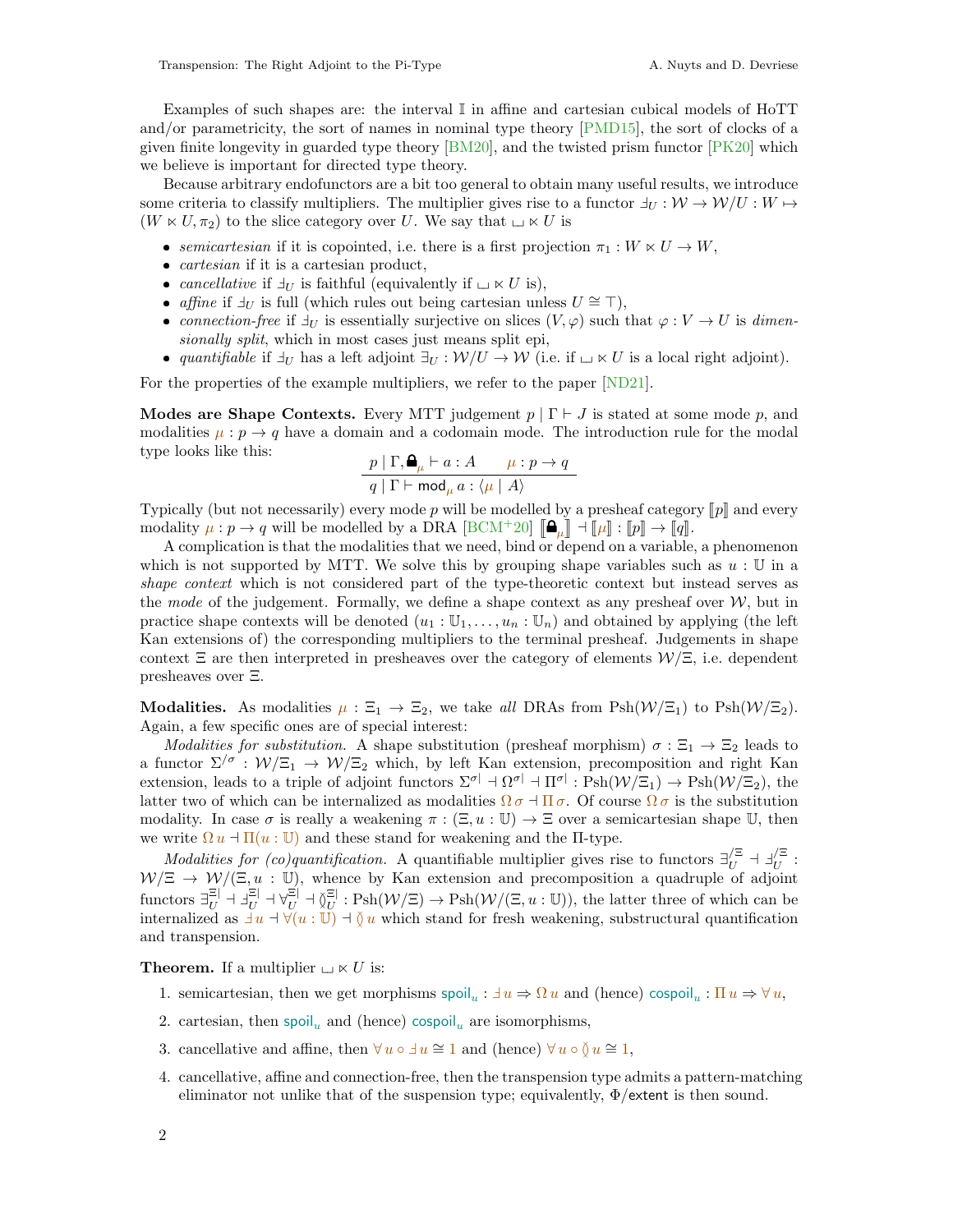Acknowledgements We want to thank Jean-Philippe Bernardy, Dan Licata and Andrea Vezzosi for inspiring discussions on the subject. Andreas Nuyts holds a Postdoctoral Fellowship from the Research Foundation - Flanders (FWO). This work was partially supported by a research project of the Research Foundation - Flanders (FWO).

## References

- <span id="page-2-7"></span>[AGJ14] Robert Atkey, Neil Ghani, and Patricia Johann. A relationally parametric model of dependent type theory. In Principles of Programming Languages, 2014. [doi:10.1145/2535838.2535852](https://doi.org/10.1145/2535838.2535852).
- <span id="page-2-15"></span>[AHH18] Carlo Angiuli, Kuen-Bang Hou (Favonia), and Robert Harper. Cartesian Cubical Computational Type Theory: Constructive Reasoning with Paths and Equalities. In Dan Ghica and Achim Jung, editors, Computer Science Logic (CSL 2018), volume 119 of LIPIcs, pages 6:1–6:17, Dagstuhl, Germany, 2018. Schloss Dagstuhl–Leibniz-Zentrum fuer Informatik. URL: <http://drops.dagstuhl.de/opus/volltexte/2018/9673>, [doi:10.4230/LIPIcs.CSL.2018.6](https://doi.org/10.4230/LIPIcs.CSL.2018.6).
- <span id="page-2-10"></span>[BBC<sup>+</sup>19] Lars Birkedal, Aleš Bizjak, Ranald Clouston, Hans Bugge Grathwohl, Bas Spitters, and Andrea Vezzosi. Guarded cubical type theory. Journal of Automated Reasoning, 63(2):211–253, 8 2019. [doi:10.1007/s10817-018-9471-7](https://doi.org/10.1007/s10817-018-9471-7).
- <span id="page-2-2"></span>[BCH14] Marc Bezem, Thierry Coquand, and Simon Huber. A Model of Type Theory in Cubical Sets. In 19th International Conference on Types for Proofs and Programs (TYPES 2013), volume 26, pages 107–128, Dagstuhl, Germany, 2014. URL: [http://drops.dagstuhl.de/](http://drops.dagstuhl.de/opus/volltexte/2014/4628) [opus/volltexte/2014/4628](http://drops.dagstuhl.de/opus/volltexte/2014/4628), [doi:10.4230/LIPIcs.TYPES.2013.107](https://doi.org/10.4230/LIPIcs.TYPES.2013.107).
- <span id="page-2-8"></span>[BCM15] Jean-Philippe Bernardy, Thierry Coquand, and Guilhem Moulin. A presheaf model of parametric type theory. Electron. Notes in Theor. Comput. Sci.,  $319.67 - 82$ ,  $2015$ . [doi:http:](https://doi.org/http://dx.doi.org/10.1016/j.entcs.2015.12.006) [//dx.doi.org/10.1016/j.entcs.2015.12.006](https://doi.org/http://dx.doi.org/10.1016/j.entcs.2015.12.006).
- <span id="page-2-12"></span>[BCM<sup>+</sup>20] Lars Birkedal, Ranald Clouston, Bassel Mannaa, Rasmus Ejlers Møgelberg, Andrew M. Pitts, and Bas Spitters. Modal dependent type theory and dependent right adjoints. Mathematical Structures in Computer Science, 30(2):118–138, 2020. [doi:10.1017/S0960129519000197](https://doi.org/10.1017/S0960129519000197).
- <span id="page-2-9"></span>[BM20] Ales Bizjak and Rasmus Ejlers Møgelberg. Denotational semantics for guarded dependent type theory. Math. Struct. Comput. Sci., 30(4):342–378, 2020. [doi:10.1017/S0960129520000080](https://doi.org/10.1017/S0960129520000080).
- <span id="page-2-4"></span>[CCHM17] Cyril Cohen, Thierry Coquand, Simon Huber, and Anders Mörtberg. Cubical type theory: A constructive interpretation of the univalence axiom. FLAP, 4(10):3127–3170, 2017. URL: <http://www.cse.chalmers.se/~simonhu/papers/cubicaltt.pdf>.
- <span id="page-2-11"></span>[CH20] Evan Cavallo and Robert Harper. Internal parametricity for cubical type theory. In 28th EACSL Annual Conference on Computer Science Logic, CSL 2020, January 13-16, 2020, Barcelona, Spain, pages 13:1–13:17, 2020. [doi:10.4230/LIPIcs.CSL.2020.13](https://doi.org/10.4230/LIPIcs.CSL.2020.13).
- <span id="page-2-3"></span>[CMS20] Evan Cavallo, Anders Mörtberg, and Andrew W Swan. Unifying Cubical Models of Univalent Type Theory. In Maribel Fernández and Anca Muscholl, editors, Computer Science Logic (CSL  $2020$ , volume 152 of *LIPIcs*, pages 14:1-14:17, Dagstuhl, Germany, 2020. Schloss Dagstuhl-Leibniz-Zentrum fuer Informatik. URL: [https://drops.dagstuhl.de/opus/volltexte/2020/](https://drops.dagstuhl.de/opus/volltexte/2020/11657) [11657](https://drops.dagstuhl.de/opus/volltexte/2020/11657), [doi:10.4230/LIPIcs.CSL.2020.14](https://doi.org/10.4230/LIPIcs.CSL.2020.14).
- <span id="page-2-14"></span>[GKNB20] Daniel Gratzer, Alex Kavvos, Andreas Nuyts, and Lars Birkedal. Type theory à la mode. Pre-print, 2020. URL: <https://anuyts.github.io/files/mtt-techreport.pdf>.
- <span id="page-2-13"></span>[GKNB21] Daniel Gratzer, G. A. Kavvos, Andreas Nuyts, and Lars Birkedal. Multimodal Dependent Type Theory. Logical Methods in Computer Science, Volume 17, Issue 3, July 2021. URL: <https://lmcs.episciences.org/7713>, [doi:10.46298/lmcs-17\(3:11\)2021](https://doi.org/10.46298/lmcs-17(3:11)2021).
- <span id="page-2-0"></span>[Hof97] Martin Hofmann. Syntax and Semantics of Dependent Types, chapter 4, pages 79–130. Cambridge University Press, 1997.
- <span id="page-2-1"></span>[HS97] Martin Hofmann and Thomas Streicher. Lifting grothendieck universes. Unpublished note, 1997. URL: <https://www2.mathematik.tu-darmstadt.de/~streicher/NOTES/lift.pdf>.
- <span id="page-2-5"></span>[Hub16] Simon Huber. Cubical Interpretations of Type Theory. PhD thesis, University of Gothenburg, Sweden, 2016. URL: <http://www.cse.chalmers.se/~simonhu/misc/thesis.pdf>.
- <span id="page-2-6"></span>[KLV12] Chris Kapulkin, Peter LeFanu Lumsdaine, and Vladimir Voevodsky. The simplicial model of univalent foundations. 2012. Preprint, <http://arxiv.org/abs/1211.2851>.
- <span id="page-2-16"></span>[LH11] Daniel R. Licata and Robert Harper. 2-dimensional directed type theory. Electr. Notes Theor. Comput. Sci., 276:263–289, 2011. [doi:10.1016/j.entcs.2011.09.026](https://doi.org/10.1016/j.entcs.2011.09.026).